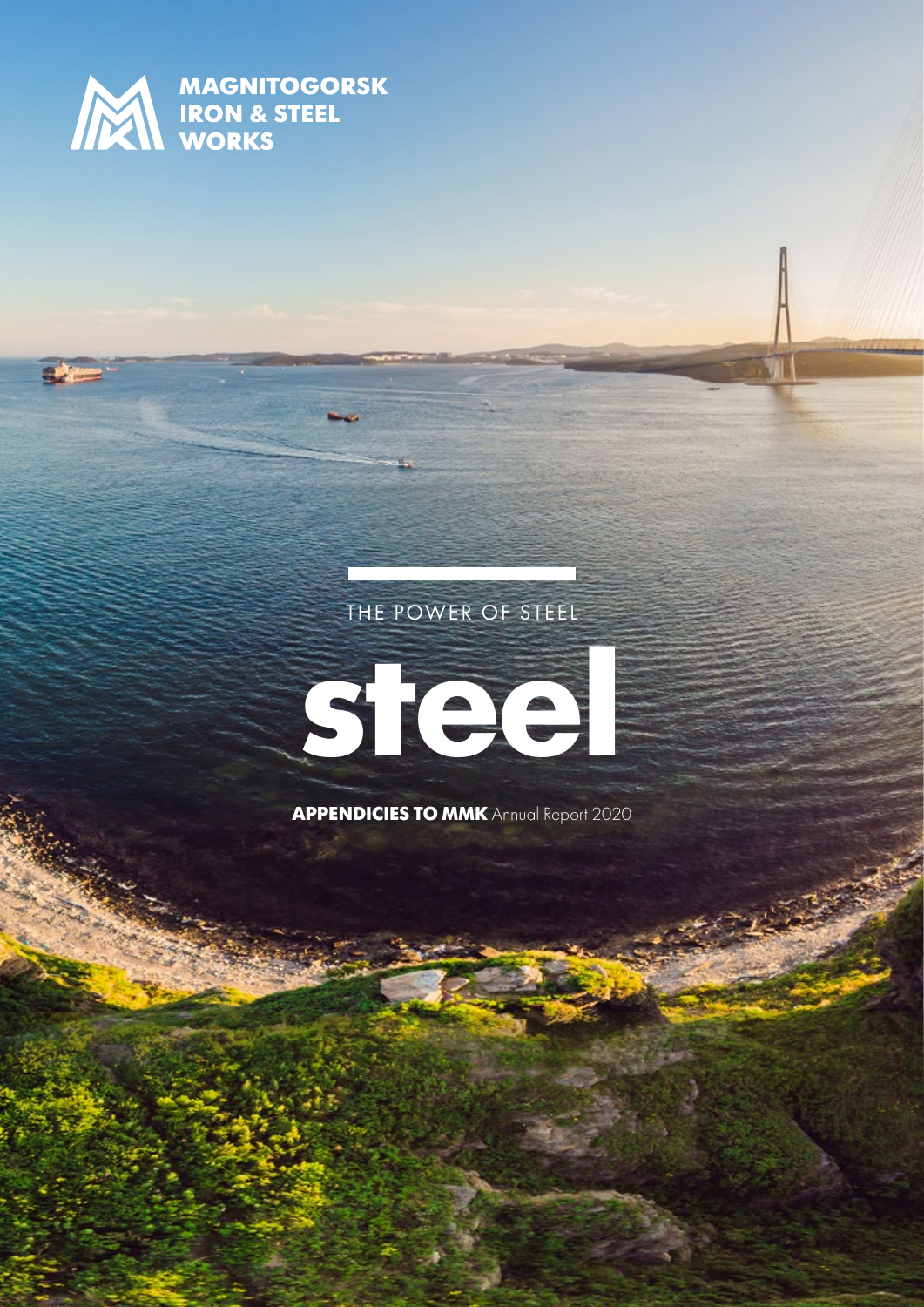List of transactions made in 2020 that are recognised as interested party transactions in accordance with the Federal Law On Joint Stock Companies

#### 1 Interested party transaction to sign Addendum No. 15 to Contract No. E230657 between PJSC MMK and MMK Trading AG, Zug, Switzerland.

#### Material terms:

- Metal products and their quantity are determined in specifications signed by the parties; the quantity is estimated at approximately 5,400,000 tonnes
- The contract is valid until 30 June 2023
- Other contract terms remain unchanged.

The transaction has no beneficiaries.

Transaction price: \$1,890,000,000.

#### Persons recognised as interested parties to PJSC MMK's transaction:

above companies)<sup>1</sup>

– *Members of MMK's Board of Directors:* Victor Rashnikov (holds no shares in the above companies), Olga Rashnikova (holds no shares in the

#### Grounds for recognising the person (persons) as an interested party (interested parties) to the transaction:



– *Tatyana Rakhno, Director of MMK Trading AG, Zug, Switzerland, is a daughter of Victor Rashnikov, the Chairman of MMK's Board of Directors,* 

# 2 Interested party transaction to sign Addendum No. 6 on changing the validity period of Contract No. E230658

- *and the sister of Olga Rashnikova, a member of MMK's Board of Directors*
- between PJSC MMK and MMK Trading AG, Zug, Switzerland. Material terms:
- The contract is valid until 30 June 2023

Other contract terms remain unchanged.

The transaction has no beneficiaries.

### Persons recognised as interested parties to PJSC MMK's transaction:

– *Members of MMK's Board of Directors:* Victor Rashnikov (holds no shares in the above companies), Olga Rashnikova (holds no shares in the above companies)

### Grounds for recognising the person (persons) as an interested party (interested parties) to the transaction:

– *Tatyana Rakhno, Director of MMK Trading AG, Zug, Switzerland, is a daughter of Victor Rashnikov, the Chairman of MMK's Board of Directors,* 

*and the sister of Olga Rashnikova, a member of MMK's Board of Directors*

01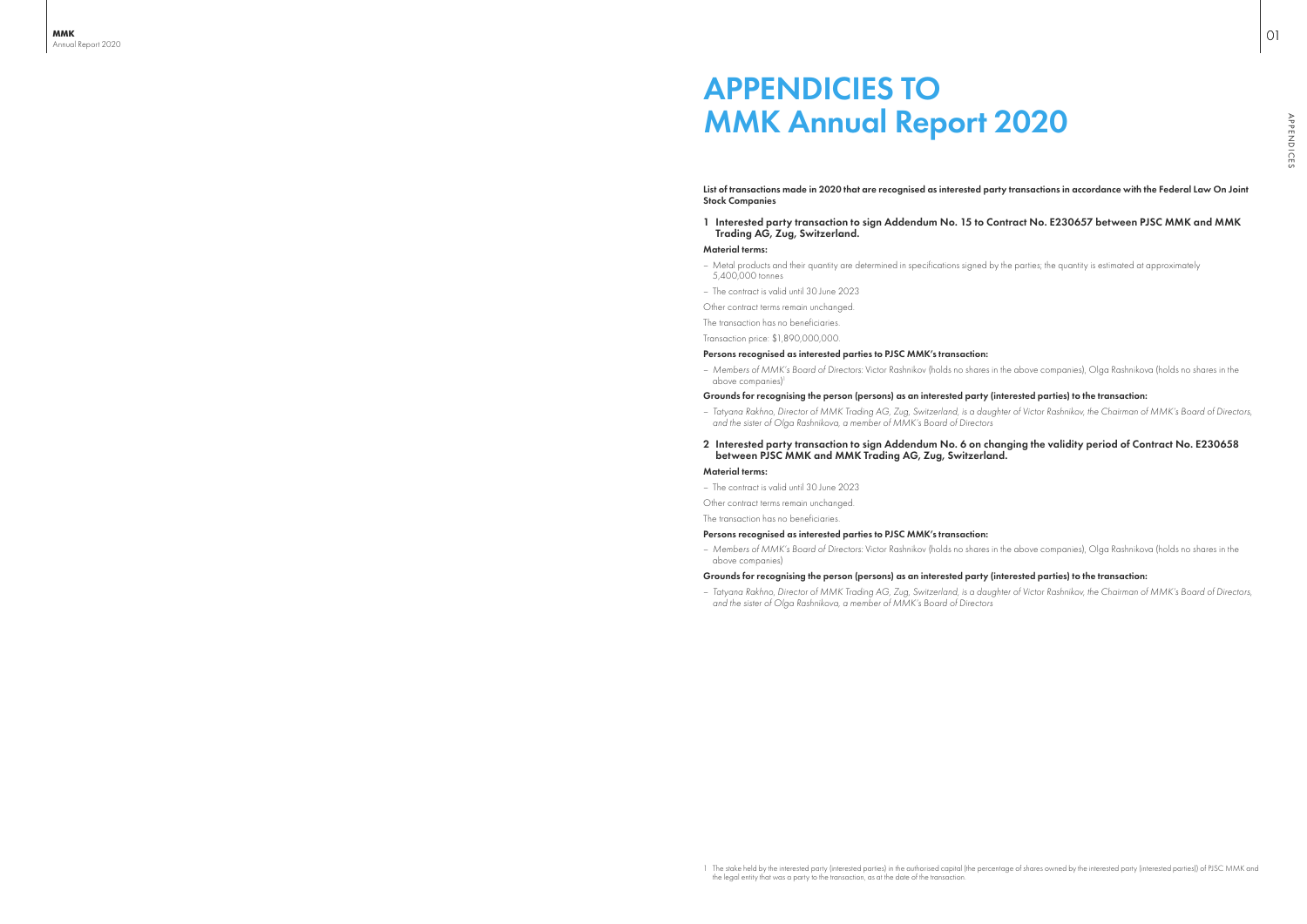#### 3 Interested party transaction to sign Contract No. Е241072 between PJSC MMK and MMK Metalurji Sanayi, Ticaret ve Liman İşletmeciliği Anonim Şirketi, Turkey.

#### Material terms:

- Subject matter of the contract: supply of metal products
- Metal products and their quantity are determined in specifications signed by the parties; the quantity is estimated at approximately 1,080,000 tonnes
- Payment procedure: within 60 calendar days from the date of supply
- The contract is valid until 31 December 2022

The transaction has no beneficiaries.

Transaction price: \$550,000,000.

#### Persons recognised as interested parties to PJSC MMK's transaction:

– *Members of MMK's Board of Directors:* Victor Rashnikov (holds no shares in the above companies), Olga Rashnikova (holds no shares in the above companies)

#### Grounds for recognising the person (persons) as an interested party (interested parties) to the transaction:

– *Mintha Holding Limited, the controlling entity of PJSC MMK, also indirectly controls MMK Metalurji Sanayi, Ticaret ve Liman İşletmeciliği Anonim Şirketi, Turkey*

*(According to the information available, Victor Rashnikov, the Chairman of MMK's Board of Directors, is the beneficiary of Mintha Holding Limited, and Olga Rashnikova, a member of MMK's Board of Directors, is a daughter of Victor Rashnikov.)*

#### 4 Interested party transaction for an independent guarantee to be issued by PJSC MMK to guarantee the obligations of MMK METALURJI SANAYI, TICARET VE LIMAN İŞLETMECILIĞI ANONIM ŞIRKETI (Turkey) to ING Bank A.Ş.

#### Material terms:

- Parties to the transaction: PJSC MMK (the "GUARANTOR"), ING Bank A.Ş. located at: Reşitpaşa Mah. Eski Büyükdere Cad. No.8 Maslak 34467, Istanbul, Turkey, (the "Beneficiary")
- Subject matter of the independent guarantee (the "GUARANTEE"): the Guarantor shall irrevocably pay to the BENEFICIARY any amount or amounts within the Guarantor's liability within five days upon receipt by the GUARANTOR of the first written notice from the BENEFICIARY of default/partial default on the obligations of MMK METALURJI SANAYI, TICARET VE LIMAN İŞLETMECILIĞI ANONIM ŞIRKETI located at Özerli Mah. Alparslan Türkeş Bulvari No:342/91 Dörtyol/Hatay/Turkey (the "PRINCIPAL") under the Master Credit Agreement between the BENEFICIARY as the Lender and the PRINCIPAL as the Borrower, dated 6 January 2017 (the "Agreement"), signed on the following terms:
- Subject matter of the Agreement: the BENEFICIARY shall open a revolving credit facility to the PRINCIPAL for trade finance purposes
- Loan limit: \$50,000,000 (fifty million)
- The loan is valid for an unlimited time
- The GUARANTOR's liability limit: the amount of all of the PRINCIPAL's obligations to the BENEFICIARY under the Agreement, including the principal debt amount not exceeding \$25,000,000 (twenty-five million), and the amount of interest on the loan and other payments under the Agreement, according to the terms of the Agreement
- The Guarantee is valid from its issue date until 1 February 2023 (inclusive)

The Guarantee is regulated by the laws of the Russian Federation.

Beneficiary under the Guarantee: MMK METALURJI SANAYI, TICARET VE LIMAN İŞLETMECILIĞI ANONIM ŞIRKETI.

Transaction price: within the limit of the GUARANTOR's liability for the PRINCIPAL's obligations under the Agreement.

#### Persons recognised as interested parties to PJSC MMK's transaction:

– *Members of MMK's Board of Directors:* Victor Rashnikov (holds no shares in the above companies), Olga Rashnikova (holds no shares in the above companies)

#### Grounds for recognising the person (persons) as an interested party (interested parties) to the transaction:

– *Mintha Holding Limited, the controlling entity of PJSC MMK, also indirectly controls MMK METALURJI SANAYI, TICARET VE LIMAN İŞLETMECILIĞI ANONIM ŞIRKETI, Turkey*

*(According to the information available, Victor Rashnikov, the Chairman of MMK's Board of Directors, is the beneficiary of Mintha Holding Limited, and Olga Rashnikova, a member of MMK's Board of Directors, is a daughter of Victor Rashnikov.)*

MMK's governing bodies that resolved to agree to, or subsequently approve, the above transactions: MMK's Board of Directors resolved to agree to the transaction (Minutes No. 14 of absentee voting by MMK's Board of Directors dated 24 March 2020).

5 Related-party transaction to sign a loan agreement between PJSC MMK (the "Lender") and LLC REGION (the "Borrower").

#### Material terms:

- Subject matter of the agreement: provision of a loan
- Loan amount: RUB 850,320,000.00 (eight hundred fifty million three hundred twenty thousand)
- Interest rate: 6.25% (six point twenty-five percent) per annum
- The agreement is valid until 31 December 2027
- Loan disbursement procedure: upon a written request from the Borrower, the loan can be provided in instalments
- Loan repayment procedure: on the expiry date of the Agreement, with an option of partial/full early repayment
- The transaction has no beneficiaries.

Transaction price: the loan amount of RUB 850,320,000.00 (eight hundred fifty million three hundred twenty thousand) plus interest on the loan. Persons recognised as interested parties to PJSC MMK's transaction:

– *Members of MMK's Board of Directors:* Victor Rashnikov (holds no shares in the above companies), Olga Rashnikova (holds no shares in the above companies)

### Grounds for recognising the person (persons) as an interested party (interested parties) to the transaction:

– *Mintha Holding Limited, the controlling entity of PJSC MMK, also indirectly controls LLC REGION (According to the information available, Victor Rashnikov, the Chairman of MMK's Board of Directors, is the beneficiary of Mintha Holding Limited, and Olga Rashnikova, a member of MMK's Board of Directors, is a daughter of Victor Rashnikov.)*

#### 6 Interested party transaction to sign Contract No. Е243568 between PJSC MMK (the "Seller") and MMK Trading AG, Zug, Switzerland (the "Buyer").

#### Material terms:

- Subject matter of the contract: supply of metal products
- Metal products and their quantity are determined in specifications signed by the parties; the quantity is estimated at approximately 1,350,000 tonnes
- Payment procedure: within 60 calendar days from the date of supply
- The contract is valid until 30 June 2023
- The transaction has no beneficiaries.

Transaction price: \$540,000,000.

#### Persons recognised as interested parties to PJSC MMK's transaction:

– *Members of MMK's Board of Directors:* Victor Rashnikov (holds no shares in the above companies), Olga Rashnikova (holds no shares in the above companies).

### Grounds for recognising the person (persons) as an interested party (interested parties) to the transaction:

– *Tatyana Rakhno, Director of MMK Trading AG, Zug, Switzerland, is a daughter of Victor Rashnikov, the Chairman of MMK's Board of Directors,* 

*and the sister of Olga Rashnikova, a member of MMK's Board of Directors.*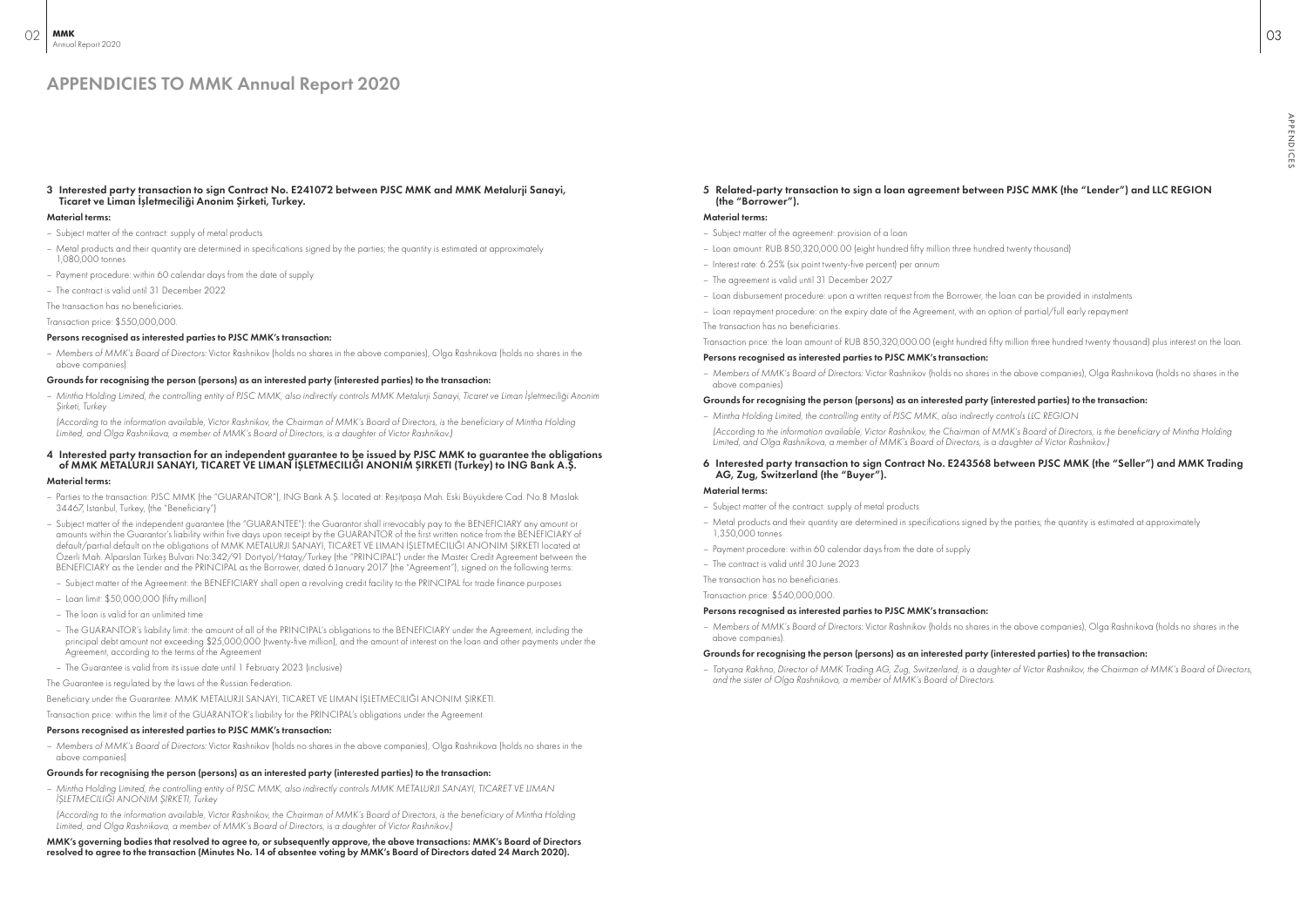#### 7 Interested party transaction to sign Contract No. Е243571 between PJSC MMK (the "Seller") and MMK Trading AG, Zug, Switzerland (the "Buyer").

#### Material terms:

- Subject matter of the contract: supply of metal products
- Metal products and their quantity are determined in specifications signed by the parties; the quantity is estimated at approximately 1,300,000 tonnes
- Payment procedure: within 60 calendar days from the date of supply
- The contract is valid until 30 June 2023

The transaction has no beneficiaries.

Transaction price: EUR 480,000,000.

#### Persons recognised as interested parties to PJSC MMK's transaction:

– *Members of MMK's Board of Directors:* Victor Rashnikov (holds no shares in the above companies), Olga Rashnikova (holds no shares in the above companies).

#### Grounds for recognising the person (persons) as an interested party (interested parties) to the transaction:

- *Tatyana Rakhno, Director of MMK Trading AG, Zug, Switzerland, is a daughter of Victor Rashnikov, the Chairman of MMK's Board of Directors, and the sister of Olga Rashnikova, a member of MMK's Board of Directors.*
- 8 Interested party transaction to sign Contract No. E243570 between PJSC MMK (the "Seller") and MMK Steel Trade AG, Switzerland (the "Buyer").

#### Material terms:

- Subject matter of the contract: supply of metal products
- Metal products and their quantity are determined in specifications signed by the parties; the quantity is estimated at approximately 1,350,000 tonnes
- Payment procedure: within 60 calendar days from the date of supply
- The contract is valid until 30 June 2023

The transaction has no beneficiaries.

Transaction price: \$540,000,000.

#### Persons recognised as interested parties to PJSC MMK's transaction:

– *Members of MMK's Board of Directors:* Victor Rashnikov (holds no shares in the above companies), Olga Rashnikova (holds no shares in the above companies).

#### Grounds for recognising the person (persons) as an interested party (interested parties) to the transaction:

- *Mintha Holding Limited, the controlling entity of PJSC MMK, also indirectly controls ММК Steel Trade AG, Switzerland.*
- *(According to the information available, Victor Rashnikov, the Chairman of MMK's Board of Directors, is the beneficiary of Mintha Holding Limited, and Olga Rashnikova, a member of MMK's Board of Directors, is a daughter of Victor Rashnikov.)*

#### 9 Interested party transaction to sign Contract No. Е243569 between PJSC MMK (the "Seller") and ММК Steel Trade AG, Switzerland (the "Buyer").

#### Material terms:

- Subject matter of the contract: supply of metal products
- Metal products and their quantity are determined in specifications signed by the parties; the quantity is estimated at approximately 1,300,000 tonnes
- Payment procedure: within 60 calendar days from the date of supply
- The contract is valid until 30 June 2023

The transaction has no beneficiaries.

Transaction price: EUR 480,000,000.

#### Persons recognised as interested parties to PJSC MMK's transaction:

– *Members of MMK's Board of Directors:* Victor Rashnikov (holds no shares in the above companies), Olga Rashnikova (holds no shares in the above companies).

#### Grounds for recognising the person (persons) as an interested party (interested parties) to the transaction:

– *Mintha Holding Limited, the controlling entity of PJSC MMK, also indirectly controls ММК Steel Trade AG, Switzerland. (According to the information available, Victor Rashnikov, the Chairman of MMK's Board of Directors, is the beneficiary of Mintha Holding Limited, and Olga Rashnikova, a member of MMK's Board of Directors, is a daughter of Victor Rashnikov.)*

### 10 Interested party transaction to sign Surety Agreement No. 91267 (internal registration number at PJSC MMK: 243539) between PJSC MMK and Sberbank.

#### Material terms:

- Parties to the Surety Agreement: PJSC MMK (the "Surety") and Sberbank (the "Bank" and/or the "Lender")
- Subject matter of the Surety Agreement: the Surety shall jointly secure all of the obligations of OJSC MMK-METIZ (the "Borrower") under Agreement No. 91380 (internal registration number at OJSC MMK-METIZ: MK211495) with the Bank to open a non-revolving credit facility to the Borrower (the "Agreement") on the following terms:
- Subject matter of the Agreement: the Bank shall open a non-revolving credit facility to the Borrower according to Resolution No. 582 of the Government of the Russian Federation On the Rules for Subsidising Russian Credit Institutions from the Federal Budget to Compensate for Lost Income on Loans Granted in 2020 to Systemically Important Organisations to Finance Their Working Capital dated 24 April 2020 (the "Rules", "Programme" (lending rules developed in line with the Rules))
- Loan limit: RUB 1,857,000,000 (one billion eight hundred fifty-seven million)
- The loan is valid from 13 July 2020 to 15 December 2020
- Loan repayment date: 12 July 2021
- Interest rate:
	- during the Subsidised Loan Period, 1.75% per annum

from the Date of Expiry of the Subsidised Loan Period, fixed rate of 6.25% per annum The Subsidised Loan Period starts on the date of the Agreement and ends on the Loan Repayment Date or on the Date of Expiry of the Subsidised Loan Period in cases stipulated by the Rules or the Agreement:

a. Receipt by the Lender of a regulatory requirement from the Russian Ministry of Economic Development and/or a decree and/or order from an authorised state financial control body causing the termination of the Programme for the Borrower and the Borrower's removal from the

c. The Borrower's using the loan for purposes other than those intended by the Agreement, including but not limited to non-compliance of

d. The Borrower's failure to fulfil the obligation not to sign, during the Subsidised Loan Period, loan contracts (agreements) with other banks to

e. The Borrower's failure to fulfil the obligation to maintain the actual headcount in each reporting month during the Subsidised Loan Period at

f. The Borrower's failure to fulfil the obligation not to resolve, during the Subsidised Loan Period, to pay (declare) dividends to the Borrower's shareholders for the relevant period, and not to pay dividends to shareholders, except for cases stipulated by individual resolutions of the

- register of borrowers
- b. Receipt by the Lender, as stipulated by the Rules, of a notice of refusal to grant a subsidy to the Lender and/or rejection of the Lender's application for a subsidy (a decision not to grant a subsidy to the Lender)
- such purposes with the Programme and/or the Rules, and/or using the loan as a deposit or another financial instrument and/or to refinance the Borrower's other loans
- issue loans to the Borrower in accordance with the Rules
- no less than 90 (ninety) percent of the actual headcount as at 1 May 2020
- Government of the Russian Federation
- g. The Borrower's failure to fulfil other obligations under the Agreement
- financial transactions (offshore zones), as approved by the Russian Ministry of Finance, in the Borrower's authorised (share) capital exceeds 50 (fifty) percent
- laws
- Rules
- k. Loss of the Borrower's status of a subsidiary of a systemically important organisation included in the list of systemically important organisations and meeting the criteria or additional requirements approved by the Government Commission for Increasing the

h. Changes in the Borrower's shareholder structure as a result of which the total share of foreign legal entities registered in a state or territory on the list of states and territories offering preferential tax treatment and/or not requiring the disclosure and provision of information on

i. Adoption of a resolution to liquidate or reorganise the Borrower, or suspend the Borrower's operations in accordance with the laws of the Russian Federation; filing of an application to a court for declaring the Borrower insolvent (bankrupt) in accordance with the applicable

j. Insufficient budgetary allocations and limits of budgetary obligations to finance subsidies from the federal budget in accordance with the

Sustainability of Russia's Economic Development if the Borrower is not included in the list (lists) of systemically important organisations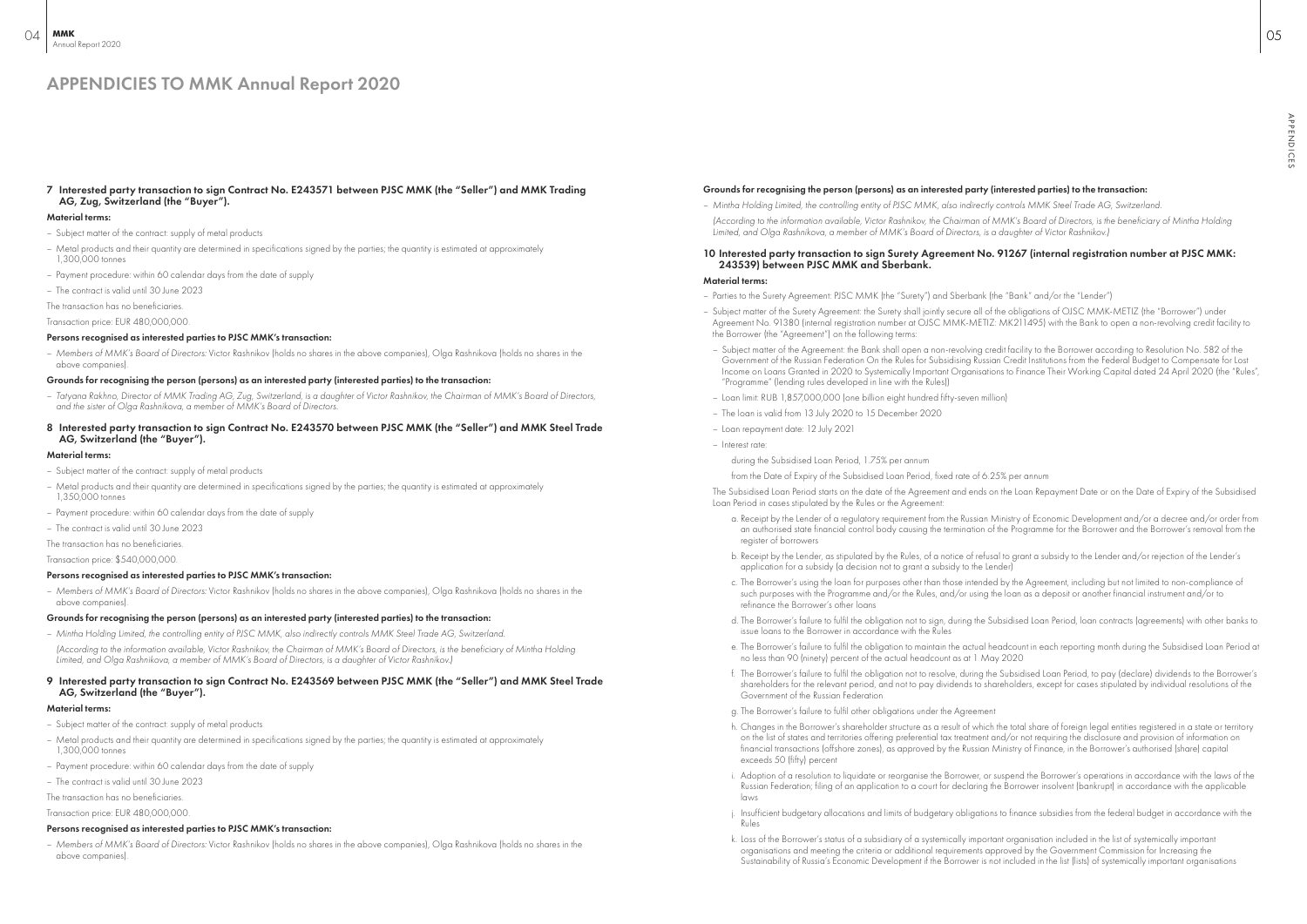#### 10 Interested party transaction to sign Surety Agreement No. 91267 (internal registration number at PJSC MMK: 243539) between PJSC MMK and Sberbank continued.

- Penalty for late payment under the Agreement: the fixed interest rate multiplied by 1.5
- Penalty for signing loan agreements under the Programme with other banks: in the amount calculated as the average daily balance of the loan debt for the relevant period multiplied by the key rate of the Bank of Russia as at the date of signing the Agreement for the period from the date of the first loan disbursement (not including this date) to the Date of Expiry of the Subsidised Loan Period
- Penalty for using the loan for unintended purposes and non-compliance with the requirements to maintain the headcount and not to announce and pay dividends: in the amount calculated as the average daily balance of the loan debt for the period from the first day of the calendar month (inclusive) in which the Lender discovered the violation or the first day of the preceding calendar month in case the Lender has not submitted the application for a subsidy to an authorised body within the established timeframe in line with the Rules, to the Expiry Date of the Subsidised Loan Period indicated in the Lender's notice (not including this date) multiplied by the key rate of the Bank of Russia as at the date of signing the Agreement
- The Surety's liability limit: the Surety shall be liable to the Bank jointly with the Borrower for fulfilling the obligations under the Agreement to the extent and on the terms set forth in the Agreement, including:
- obligations to repay the principal debt (loan)
- obligations to pay interest on the loan and make other payments under the Agreement
- obligations to pay penalties
- reimbursement of the Bank's legal and other expenses related to the exercise of rights under the Agreement and the Surety Agreement
- repayment of the loan under the Agreement and payment of interest on borrowed funds accrued in line with article 395 of the Civil Code of the Russian Federation if the Agreement is invalid or the Agreement is deemed not entered into
- upon termination of the Agreement, the Surety shall continue fulfilling the obligations under the Agreement that remain valid upon termination of the Agreement or result from such termination
- non-monetary obligations under the Agreement
- obligations of the Borrower to reimburse the Lender in full for incurred property losses in the amount of the subsidy returned by the Lender, as well as penalties and other payments made by the Lender in connection with the return of the subsidy
- Penalty for late payment under the Surety Agreement: the fixed interest rate under the Agreement multiplied by 1.5
- The Surety Agreement is valid until 12 July 2027

#### Beneficiary under the Surety Agreement: OJSC MMK-METIZ.

Transaction price: RUB 1,857,000,000 (one billion eight hundred fifty-seven million), plus the interest accrued under the Agreement, plus the Lender's property losses in the amount of the subsidy returned by the Lender, plus penalties paid by the Lender in connection with the return of the subsidy and other payments under the Agreement, plus penalties for late payment by the Surety under the Surety Agreement.

#### 11 Interested party transaction to sign Surety Agreement No. 91268 (internal registration number at PJSC MMK: 243616) between PJSC MMK and Sberbank, dated 13 July 2020.

#### Material terms:

- Parties to the Surety Agreement: PJSC MMK (the "Surety") and Sberbank (the "Bank" and/or the "Lender")
- Subject matter of the Surety Agreement: the Surety shall jointly secure all of the obligations of OJSC MMK Vtormet (the "Borrower") under Agreement No. 91381 (internal registration number at OJSC MMK Vtormet: PF203317) with the Bank to open a non-revolving credit facility to the Borrower (the "Agreement") on the following terms:
- Subject matter of the Agreement: the Bank shall open a non-revolving credit facility to the Borrower according to Resolution No. 582 of the Government of the Russian Federation On the Rules for Subsidising Russian Credit Institutions from the Federal Budget to Compensate for Lost Income on Loans Granted in 2020 to Systemically Important Organisations to Finance Their Working Capital dated 24 April 2020 (the "Rules", "Programme" (lending rules developed in line with the Rules))
- Loan limit: RUB 1,138,900,000 (one billion one hundred thirty-eight million nine hundred thousand)
- The loan is valid from 13 July 2020 to 15 December 2020
- Loan repayment date: 12 July 2021
- Interest rate:
	- during the Subsidised Loan Period, 1.75% per annum

from the Date of Expiry of the Subsidised Loan Period, fixed rate of 6.25% per annum

The Subsidised Loan Period starts on the date of the Agreement and ends on the Loan Repayment Date or on the Date of Expiry of the Subsidised Loan Period in cases stipulated by the Rules or the Agreement:

- a. Receipt by the Lender of a regulatory requirement from the Russian Ministry of Economic Development and/or a decree and/or order from an authorised state financial control body causing the termination of the Programme for the Borrower and the Borrower's removal from the register of borrowers
- b. Receipt by the Lender, as stipulated by the Rules, of a notice of refusal to grant a subsidy to the Lender and/or rejection of the Lender's application for a subsidy (a decision not to grant a subsidy to the Lender)
- c. The Borrower's using the loan for purposes other than those intended by the Agreement, including but not limited to non-compliance of such purposes with the Programme and/or the Rules, and/or using the loan as a deposit or another financial instrument and/or to refinance the Borrower's other loans
- d. The Borrower's failure to fulfil the obligation not to sign, during the Subsidised Loan Period, loan contracts (agreements) with other banks to issue loans to the Borrower in accordance with the Rules
- e. The Borrower's failure to fulfil the obligation to maintain the actual headcount in each reporting month during the Subsidised Loan Period at no less than 90 (ninety) percent of the actual headcount as at 1 May 2020
- f. The Borrower's failure to fulfil the obligation not to resolve, during the Subsidised Loan Period, to distribute the net profit or part of the net profit to the Borrower's participants for the relevant period, and not to pay the net profit or part of the net profit to the participants, except for cases stipulated by individual resolutions of the Government of the Russian Federation
- g. The Borrower's failure to fulfil other obligations under the Agreement
- h. Changes in the Borrower's participant structure as a result of which the total share of foreign legal entities registered in a state or territory on the list of states and territories offering preferential tax treatment and/or not requiring the disclosure and provision of information on financial transactions (offshore zones), as approved by the Russian Ministry of Finance, in the Borrower's authorised (share) capital exceeds 50 (fifty) percent
- i. Adoption of a resolution to liquidate or reorganise the Borrower, or suspend the Borrower's operations in accordance with the laws of the Russian Federation; filing of an application to a court for declaring the Borrower insolvent (bankrupt) in accordance with the applicable laws
- j. Insufficient budgetary allocations and limits of budgetary obligations to finance subsidies from the federal budget in accordance with the Rules
- k. Loss of the Borrower's status of a subsidiary of a systemically important organisation included in the list of systemically important organisations and meeting the criteria or additional requirements approved by the Government Commission for Increasing the Sustainability of Russia's Economic Development if the Borrower is not included in the list (lists) of systemically important organisations
- Penalty for late payment under the Agreement: the fixed interest rate multiplied by 1.5
- Penalty for signing loan agreements under the Programme with other banks: in the amount calculated as the average daily balance of the loan debt for the relevant period multiplied by the key rate of the Bank of Russia as at the date of signing the Agreement for the period from the date of the first loan disbursement (not including this date) to the Date of Expiry of the Subsidised Loan Period
- Penalty for using the loan for unintended purposes and non-compliance with the requirements to maintain the headcount and not to distribute and pay the net profit or a part of the net profit to the participants: in the amount calculated as the average daily balance of the loan debt for the period from the first day of the calendar month (inclusive) in which the Lender discovered the violation or the first day of the preceding calendar month in case the Lender has not submitted the application for a subsidy to an authorised body within the established timeframe in line with the Rules, to the Expiry Date of the Subsidised Loan Period indicated in the Lender's notice (not including this date) multiplied by the key rate of the Bank of Russia as at the date of signing the Agreement
- The Surety's liability limit: the Surety shall be liable to the Bank jointly with the Borrower for fulfilling the obligations under the Agreement to the extent and on the terms set forth in the Agreement, including:
- obligations to repay the principal debt (loan)
- obligations to pay interest on the loan and make other payments under the Agreement
- obligations to pay penalties
- reimbursement of the Bank's legal and other expenses related to the exercise of rights under the Agreement and the Surety Agreement
- repayment of the loan under the Agreement and payment of interest on borrowed funds accrued in line with article 395 of the Civil Code of the Russian Federation if the Principal Agreement is invalid or the Agreement is deemed not entered into
- upon termination of the Agreement, the Surety shall continue fulfilling the obligations under the Agreement that remain valid upon termination of the Agreement or result from such termination
- non-monetary obligations under the Agreement
- obligations of the Borrower to reimburse the Lender in full for incurred property losses in the amount of the subsidy returned by the Lender, as well as penalties and other payments made by the Lender in connection with the return of the subsidy
- Penalty for late payment under the Surety Agreement: the fixed interest rate under the Agreement multiplied by 1.5
- The Surety Agreement is valid until 12 July 2027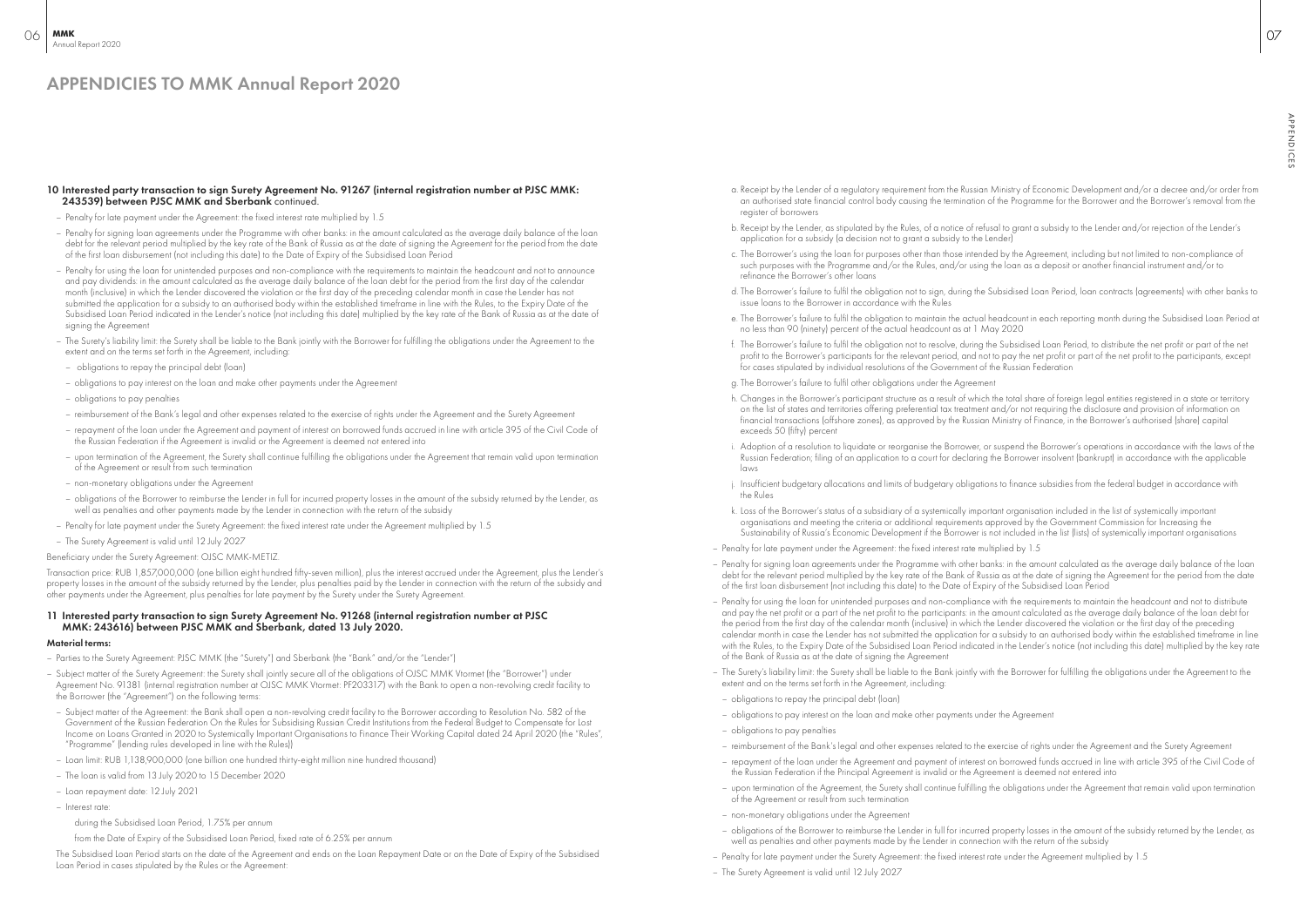#### 11 Interested party transaction to sign Surety Agreement No. 91268 (internal registration number at PJSC MMK: 243616) between PJSC MMK and Sberbank, dated 13 July 2020 continued.

#### Beneficiary under the Surety Agreement: LLC MMK Vtormet.

Transaction price: RUB 1,138,900,000 (one billion one hundred thirty-eight million nine hundred thousand), plus the accrued interest according to the Agreement, plus the Lender's property losses in the amount of the subsidy returned by the Lender, plus penalties paid by the Lender in connection with the return of the subsidy and other payments under the Agreement, plus penalties for late payment by the Surety under the Surety Agreement.

#### Persons recognised as interested parties to PJSC MMK's transaction:

– *Members of MMK's Board of Directors:* Victor Rashnikov (holds no shares in the above companies), Olga Rashnikova (holds no shares in the above companies)

#### Grounds for recognising the person (persons) as an interested party (interested parties) to the transaction:

– *Mintha Holding Limited, the controlling entity of PJSC MMK, also indirectly controls LLC MMK Vtormet (the Borrower)*

*(According to the information available, Victor Rashnikov, the Chairman of MMK's Board of Directors, is the beneficiary of Mintha Holding Limited, and Olga Rashnikova, a member of MMK's Board of Directors, is a daughter of Victor Rashnikov.)*

#### MMK's governing bodies that resolved to agree to, or subsequently approve, the above transactions: *MMK's Board of Directors (Minutes No. 3 of absentee voting by MMK's Board of Directors dated 28 July 2020).*

#### 12 Interested party transaction to sign an addendum to Contract No. V236872 between PJSC MMK and LLP Torgovy dom MMK-Kazakhstan.

#### Material terms:

- The contract is valid until 31 December 2025
- Payment procedure: the buyer shall make payments to the Seller's settlement account in US dollars or in Russian roubles or in euros based on the euro/dollar or rouble/dollar exchange rates set by the Bank of Russia at the date of disbursement, with payment deferral of 90 calendar days from the shipping date, for metal products to be supplied, regardless of any claims under the contract

Other terms remain unchanged.

The transaction has no beneficiaries.

#### Persons recognised as interested parties to PJSC MMK's transaction:

– *Members of MMK's Board of Directors:* Victor Rashnikov (holds no shares in the above companies), Olga Rashnikova (holds no shares in the above companies)

#### Grounds for recognising the person (persons) as an interested party (interested parties) to the transaction:

- *Mintha Holding Limited, the controlling entity of PJSC MMK, also indirectly controls LLP Torgovy dom MMK-Kazakhstan, a party to the transaction*
- *(According to the information available, Victor Rashnikov, the Chairman of MMK's Board of Directors, is the beneficiary of Mintha Holding Limited, and Olga Rashnikova, a member of MMK's Board of Directors, is a daughter of Victor Rashnikov.)*

#### 13 Interested party transaction to sign an addendum to Contract No. V236873 between PJSC MMK and LLP Torgovy dom MMK-Kazakhstan.

#### Material terms:

– The contract is valid until 31 December 2025

Other terms remain unchanged.

The transaction has no beneficiaries.

#### Persons recognised as interested parties to PJSC MMK's transaction:

– *Members of MMK's Board of Directors:* Victor Rashnikov (holds no shares in the above companies), Olga Rashnikova (holds no shares in the above companies)

#### Grounds for recognising the person (persons) as an interested party (interested parties) to the transaction:

– *Mintha Holding Limited, the controlling entity of PJSC MMK, also indirectly controls LLP Torgovy dom MMK-Kazakhstan, a party to the transaction*

*(According to the information available, Victor Rashnikov, the Chairman of MMK's Board of Directors, is the beneficiary of Mintha Holding Limited, and Olga Rashnikova, a member of MMK's Board of Directors, is a daughter of Victor Rashnikov.)*

### 14 Interested party transaction for an independent guarantee to be issued by PJSC MMK to guarantee the obligations of MMK METALURJI SANAYI, TICARET VE LIMAN İŞLETMECILIĞI ANONIM ŞIRKETI to DenizBank A.Ş.

#### Material terms:

- Subject matter of the Guarantee: the GUARANTOR shall irrevocably and unconditionally pay to the BENEFICIARY any amount or amounts within the Guarantor's liability within five days upon receipt by the GUARANTOR of the first written notice from the BENEFICIARY of default on the obligations of MMK METALURJI SANAYI, TICARET VE LIMAN İŞLETMECILIĞI ANONIM ŞIRKETI located at Özerli Mah. Alparslan Türkeş Bulvari No:342/91 Dörtyol/Hatay/Turkey (the "PRINCIPAL") under the Agreements signed on the following terms:
- 1. Master Credit Agreement No. Ki2 00000351 dated 31 October 2016
- Subject matter: the BENEFICIARY shall open a revolving credit facility to the PRINCIPAL for trade finance purposes
- Loan limit: \$50,000,000 (fifty million)
- The loan is valid for an unlimited time
- 2. Master Credit Agreement No. Kİ2 00000436 dated 1 November 2016
	- Subject matter: the BENEFICIARY shall open a revolving credit facility to the PRINCIPAL for trade finance purposes
	- Loan limit: EUR 45,000,000 (forty-five million)
	- The loan is valid for an unlimited time
- The GUARANTOR'S liability limit: the amount of all of the PRINCIPAL's obligations to the BENEFICIARY under the Agreements, including any amount or amounts not exceeding \$100,000,000.00 (one hundred million) including the principal amount and/or interest on loans and other of Russia as at the date of drawing up the notice by the BENEFICIARY
- The Guarantee is valid from its issue date until 1 December 2023 (inclusive)

payments under the Agreements, or the equivalent of the said amount in any other currency, calculated at the official exchange rate of the Bank

The Guarantee is regulated by the laws of the Russian Federation.

Beneficiary under the Guarantee: MMK METALURJI SANAYI, TICARET VE LIMAN İŞLETMECILIĞI ANONIM ŞIRKETI (the PRINCIPAL).

### Transaction price: in the amount of the PRINCIPAL's obligations secured by the Guarantee.

#### Persons recognised as interested parties to PJSC MMK's transaction:

– *Members of MMK's Board of Directors:* Victor Rashnikov (holds no shares in the above companies), Olga Rashnikova (holds no shares in the above companies)

### Grounds for recognising the person (persons) as an interested party (interested parties) to the transaction:

– *Mintha Holding Limited, the controlling entity of PJSC MMK, also indirectly controls MMK METALURJI SANAYI, TICARET VE LIMAN İŞLETMECILIĞI ANONIM ŞIRKETI (the PRINCIPAL), the beneficiary to the transaction*

*(According to the information available, Victor Rashnikov, the Chairman of MMK's Board of Directors, is the beneficiary of Mintha Holding Limited, and Olga Rashnikova, a member of MMK's Board of Directors, is a daughter of Victor Rashnikov.)*

MMK's governing bodies that resolved to agree to, or subsequently approve, the above transactions: MMK's Board of Directors resolved to subsequently approve the transaction (Minutes No. 10 of absentee voting by MMK's Board of Directors dated 30 November 2020).

MMK's governing bodies that resolved to agree to, or subsequently approve, the above transactions (paragraphs 1–3, 5–9 and 12-13 of the Report): *MMK's Board of Directors or the General Shareholders Meeting did not* resolve to agree to, or subsequently approve, *the above transactions (as per paragraph 1.1 of article 81 of Federal Law On Joint Stock Companies, Notices were sent to relevant persons, but no demands were received as per paragraph 1 of article 83 of Federal Law On Joint Stock Companies).*